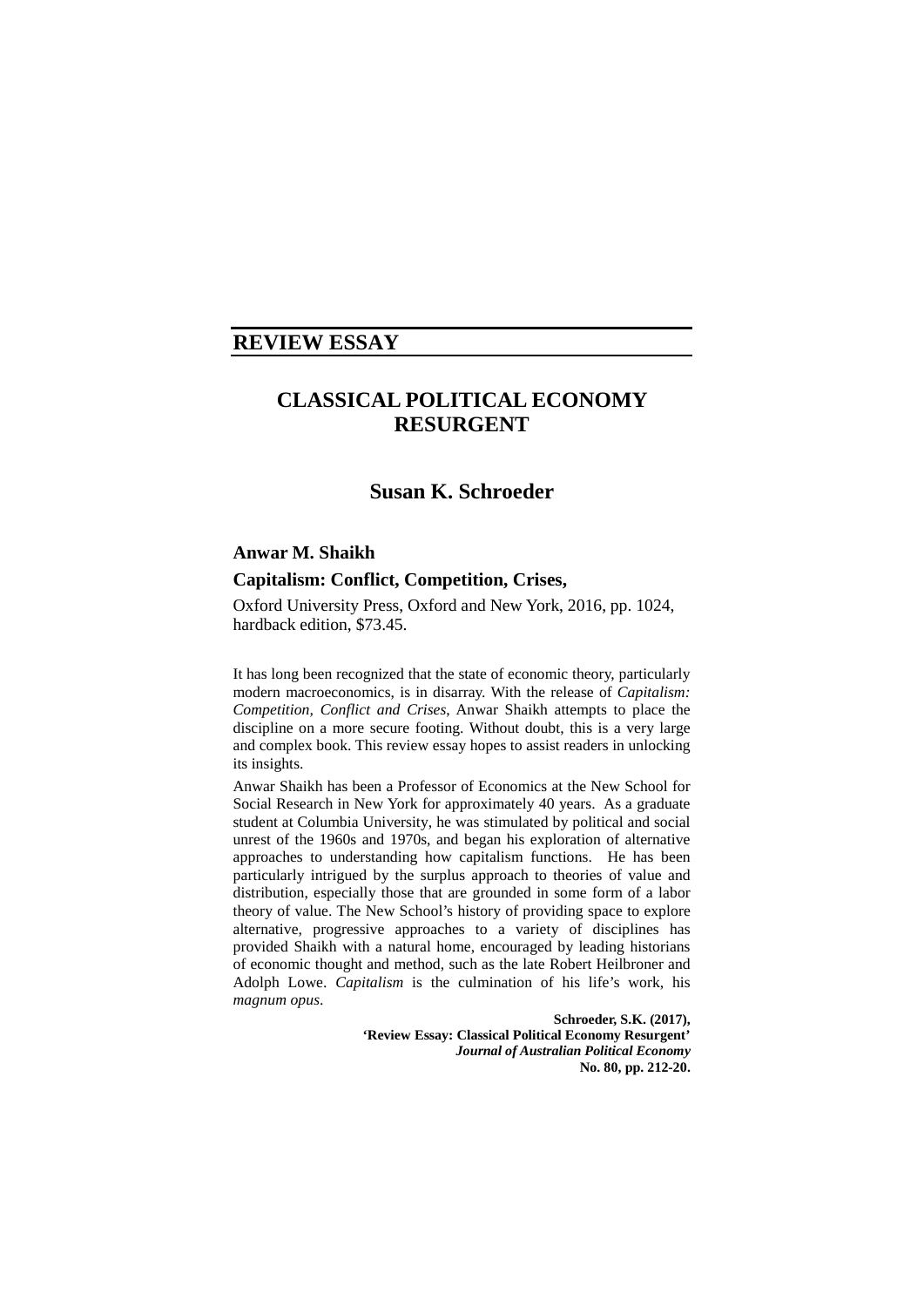The book is grounded in the method of classical political economists, such as Adam Smith, David Ricardo and Karl Marx. Readers may or may not be aware that the method is much different than modern economics. Whereas modern economics is grounded in individual-based analysis, the classical political economists often rely on class-based analysis. Moreover, the determination of price is associated with some form of a labor theory of value. In 1977, Shaikh provided an iterative solution to the conversion of values, as established by socially necessary labor-time, into various forms of prices until the market prices are obtained. Prices are regulated by value, not equivalent to value as neoclassical microeconomic theory maintains. This foundation provides the basis for interesting insights as to how economic instability and crisis emanate, more often than not, from the creation of goods and services. Shaikh mentions the solution at various points in the book. The most substantive discussion takes place on pages 240-243. Readers may wish to supplement this material with one of his previous articles (Shaikh 1977) as the content of his prior work is apparently assumed knowledge for those who read the book.

The book introduces readers to a series of empirical phenomena that Shaikh explains as the book progresses. The phenomena include, for instance, the long-run patterns in output, employment, productivity, and long waves of growth and recession. Of course, the most tantalizing is the last long wave about which he argues that, as per the patterns exhibited by the United States, the recent financial crisis arrived 'on cue' in 2007. To explain the patterns, Shaikh begins with a discussion of economic methodology, particularly, how the concepts of equilibrium, rationality and uncertainty vary between orthodox (mainstream) and heterodox theoretical frameworks. With this basis, he proceeds to an analysis of the structure of (social) production and its relationship to the sphere of exchange, noting how economic categories are reflected in data series within national income accounting, such as gross operating surplus. Moreover, the analysis yields insights on the relationship between profit-maximization of firms and associated cost curves; specifically, the neoclassical variant is demonstrated to be of little use.

After examining the spheres of production and exchange, the concept and analysis of money are confronted. The analysis of inflation is deferred, however, until more of the analytical apparatus of his approach has been revealed. Shaikh analyzes capital and its need to expand through the creation of profit, contrasting his conception of capital with that found in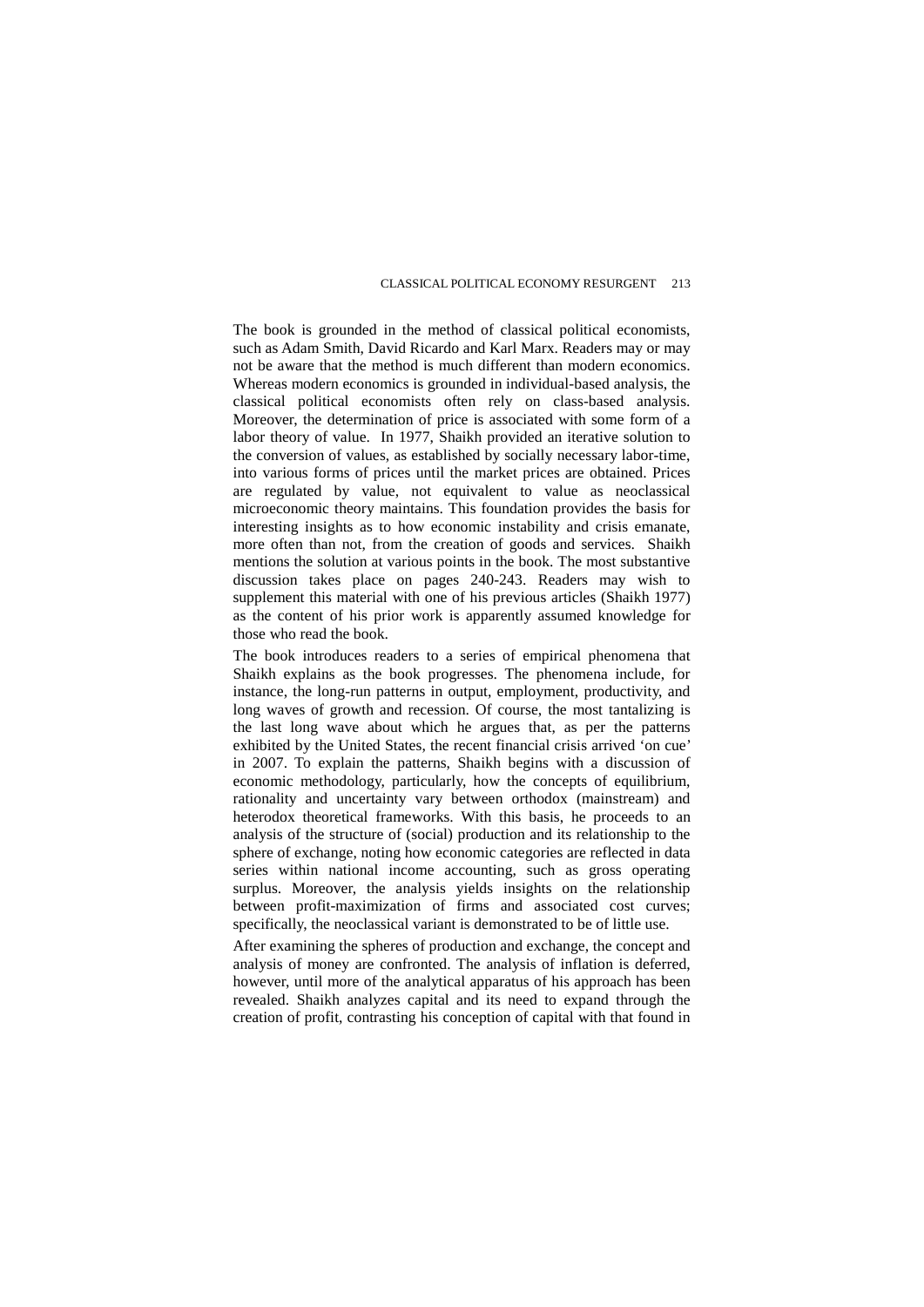neoclassical economics. The neoclassical variant is defined by its qualities, that is, it is wealth of a durable nature. In his approach, capital is defined by processes associated with the circuit, and, as such, it is capable of assuming different forms such as money, inputs to production and outputs of goods and services. The source of profit emanates from the structure of the working day and other features of the labor or production process as they give rise to surplus labor-time and, thus, surplus value. The analysis is rounded out with a discussion of how aggregate profit is affected by shifts of wealth and value through the circuits of capital, contrasting profit obtained from productive activities with capital gains ('financial' profit).

At this point, the book enters into an analysis of competition. Here, a contrast is drawn between the conceptions of competition in the frameworks of neoclassical economics and classical political economy. Real competition – competition as warfare – characterizes classical political economy. It compels firms to engage in a war-like way on two fronts: against workers and against each other. The result is a conception of equilibrium, called turbulent equilibration, which is distinct from the conventional notion of equilibrium (a state of rest or balanced growth path). Whereas the forces of supply and demand determine marketclearing prices in neoclassical economics, these forces are only part of the process of price determination for classical political economy. The concept of the regulating capital (the structure of production that represents the most accessible point of entry for new firms for an industry) identifies price competition as competition for profit. After empirical evidence regarding the behavior of firms is presented to support this approach, Shaikh's analysis returns to consider the competitive process in other economic frameworks, such as monopoly capitalism, post-Keynesian (and the various strands within) and Austrian economics. Again, empirical evidence is presented to support the arguments made.

The focus of the book then shifts to the theories of finance and international trade. The pace of investment is said to be determined by the differences between the rate of profit and the rate of interest. Shaikh discusses the relationship between the determination of interest rates, bond prices and equity prices. Banks' profits are held to be regulated by the general rate of profit. If this is true, then the interest rate is determined by the general profit rate and the general price level. The yield curve is then established by arguing that the long-term rate of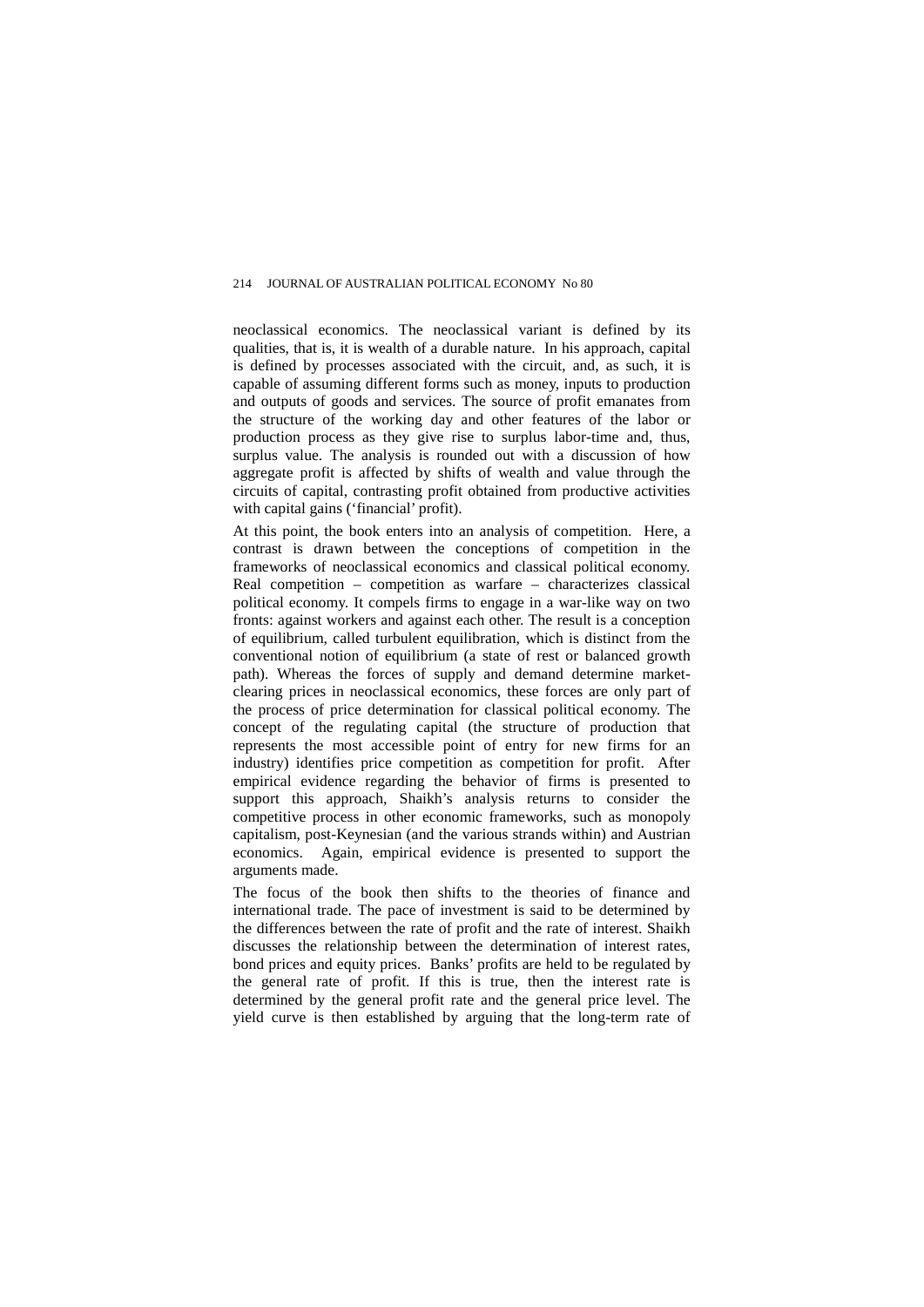interest and, hence, the interest rate structure is regulated by the general rate of profit. In other words, structural factors dominate in the long-run. The short-term rates are determined by supply and demand factors of various loan types.

From here, equity prices are demonstrated to be regulated by the (incremental) rate of return on new investment, while the rates of return on bonds tend to equality with bank interest rates (of similar maturities). This implies that, as bank rates are typically less than the general rate of profit, bond rates will tend to be less than the profit rate. Moreover, as equity and profit rates tend to equality, the bond rate of return will be less than the equity rate. Empirical evidence is presented to support these gravitational tendencies. The implications are drawn for the Efficient Markets Hypothesis, and contrasted with the critiques of that reasoning by Shiller and Soros. There is a digression on the history of thought about theories of the interest rate, wherein Shaikh contrasts his explanation of the bank interest rate with Panico's (also grounded in classical analysis).

Trade theory is another area in which Shaikh has provided, for years, insights that are both at odds with mainstream economics and more congruent with reality. Orthodox theory, he maintains, is grounded in the idea that free trade is driven by comparative costs, national endowments and free competition. The premises are questionable. Shaikh examines the empirical evidence and, reprising his earlier research efforts, argues that anomalies between the theory and experiences are due to issues with the comparative cost principle. If one were to relinquish the interpretation of Ricardo's comparative costs using the neoclassical conception of competition, that is, reinterpret it using 'real competition', one finds that absolute (cost) advantage is what drives trade flows. Shaikh points out that Ricardo, moreover, erred in conflating the trade balance with the balance of payments. Empirical evidence is presented to support the idea that the basis for trade is found in relative wages, relative productivities of regulating capitals, and relative national incomes. The exposition brings to the fore that countries with absolute cost advantages experience trade surpluses which can be recycled as foreign loans to countries with absolute cost disadvantages. An implication is that the real exchange rate is regulated by real unit labor costs, adjusted for the relationship between the prices of tradables and non-tradables. The empirical support for this perspective is stronger than for the purchasing power parity (PPP) hypothesis.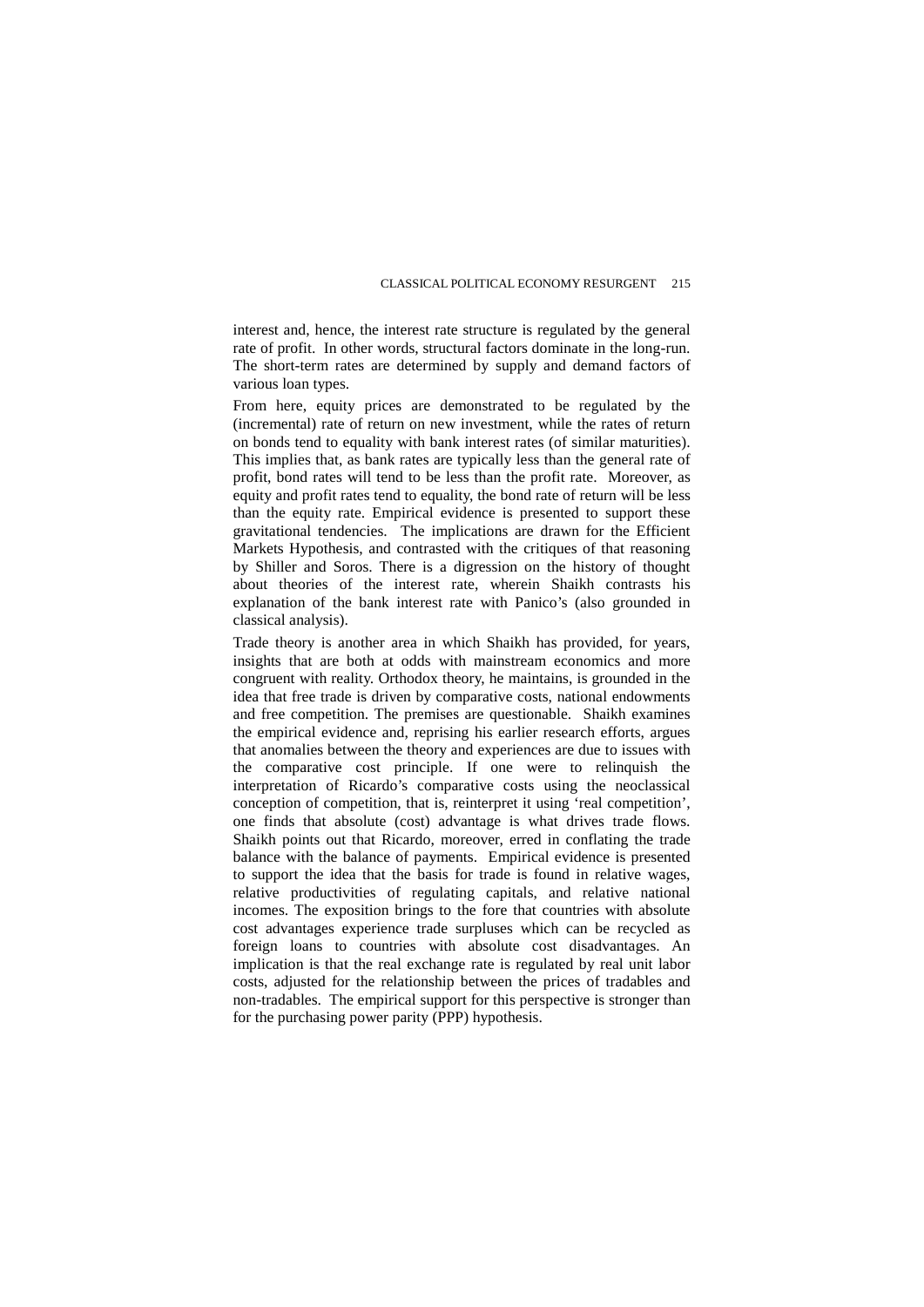The last section of the book brings the analysis to bear on effective demand, as defined in Keynes's *General Theory*. There is considerable effort to provide a history of thought for mainstream macroeconomic frameworks. The discussion demonstrates that the frameworks are interrelated and adjust over time to reflect changes in economic and financial structures. The discussion then focuses on heterodox macroeconomic frameworks – particularly, Kalecki's and its incorporation of class relations, monopoly power and mark-up pricing. Shaikh identifies the following key elements associated with the variants of post-Keynesian economics: aggregate demand drives the system, endogenous money, equilibrium as characterized by underutilization of capacity and resources, and the role of the state to achieve fullemployment. These processes and structures justify the use of fiscal and monetary policies to eliminate unemployment. The analysis then shifts to what is a normal rate of employment and whether driving the economy below that rate necessarily leads to inflation (it does not).

The first two-thirds of the book is essentially a clearing process. That is, it confronts and critiques the predominant, mainly conservative, interpretations of how a capitalist market economy and its financial system should behave. Keynes engaged in a similar process in *The General Theory*, but his clearing process was incomplete. He retained enough of neoclassical marginalism to permit his ideas to be re-absorbed or 'contained' by variants of the classical (pre-Keynesian) framework that the he sought to supplant. Hence, the emergence of the neo-Keynesians using IS-LM analysis (incorporating Keynesian macro in a neoclassical synthesis) and all the other theoretical frameworks that followed within mainstream economics.

To be clear, what Keynes called the 'classical' (pre-Keynesian) framework is not the same as classical political economy. The former is based upon neoclassical marginalism for the explanation of price (which is synonymous with value), where the sphere of exchange is the main context of that explanation (implicitly treating the sphere of production as secondary). The latter is based upon some variant of a labor theory of value (in which value is not the same as price), and the sphere of production is the main context. The sphere of exchange is incorporated through a process of concretization, a process by which abstract categories are gradually modified into forms that increasingly reflect the world we observe. Shaikh's solution is not the only attempt to transform values into prices. Both Smith and Ricardo, for instance, worked with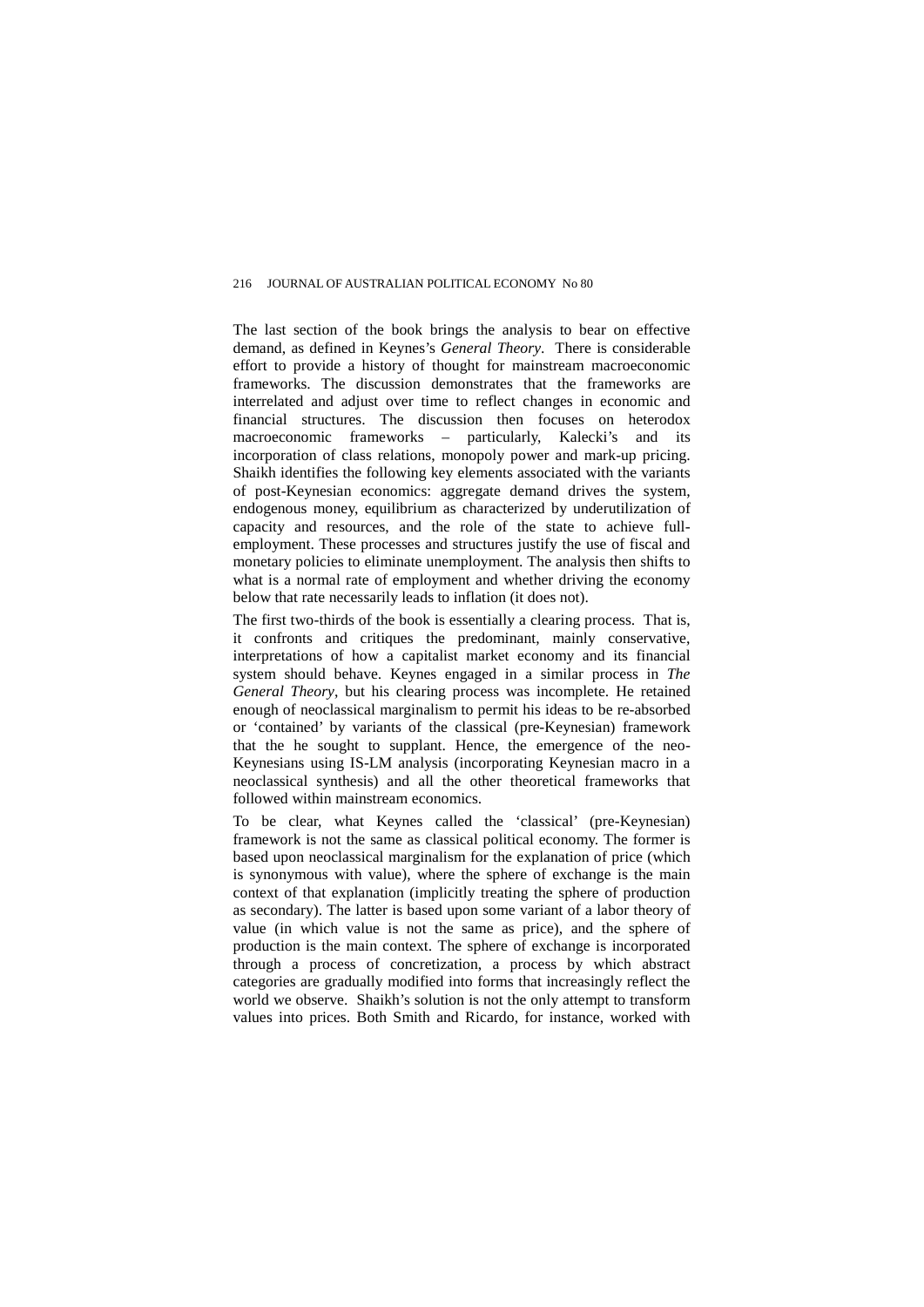some form of a labor theory of value. However, Shaikh's solution is one of the best attempts to date, particularly because its iterative approach captures the concretization of abstract, socially necessary labor, the basis of value, into intermediate forms of price that result in prices of production and, with recognition of the influences of imbalances between supplies and demands in the sphere of exchange, the market prices we observe.

It is in chapter 13, part III, where one finds Shaikh's 'classical approach' to macroeconomics, a framework which is grounded in real competition (and a labor theory of value). The basic proposition is that expected profitability of investment drives capitalism. Both supply and demand are regulated by it. Capital accumulation is dependent on the strength of expected profitability, which, in turn, is regulated by normal profitability. Further, the actual rate of capacity utilization is regulated by normal rate of utilization. The balance of supply and demand of output (and capacity) determines the relationships of savings to output and of investment to output. Even though saving and investment may depend on the interest rate, Shaikh argues that the interest rate, itself, is influenced by the profit rate.

Based upon these propositions, Shaikh constructs the classical multiplier, and a dynamical system in which labor's social-historical strength influences the wage share and the normal rate of unemployment. He demonstrates that attempts to manage aggregate demand to eliminate to eliminate unemployment will only be temporary because of dynamics that seek to return the level of unemployment to its normal rate. An implication of a normal rate of involuntary unemployment is a Phillipstype relation in terms of the rate of change of the nominal wage relative to inflation *and* productivity growth. Further, the real wage rate is stable if productivity growth is stable. With this analysis in hand, Shaikh examines the empirical evidence and proceeds to examine theories of inflation under fiat money. He combines demand-pull and supply-side arguments into a classical theory of inflation in which inflation is sensitive to changes in purchasing power, net profitability, and 'growthutilization potential.' With this he discusses both the experiences in selected OECD countries and the relationship to the non-accelerating inflation rate of unemployment (NAIRU), which has been a pillar of orthodoxy since the influence of monetarism began four decades ago.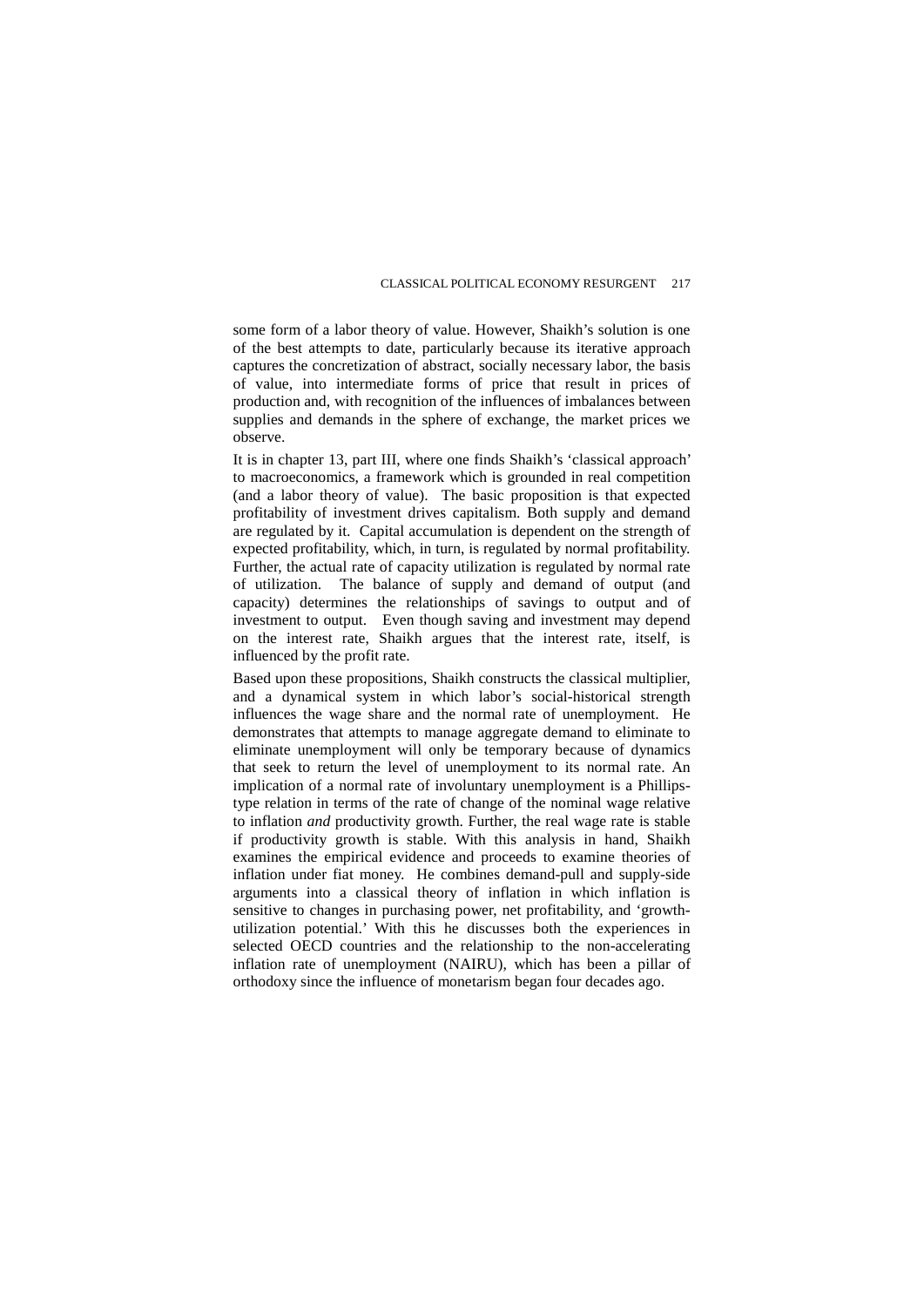The book closes with a classical interpretation of the recent global crisis and governments' responses to it. Shaikh considers the debate on austerity versus stimulus, widening income distributions and Piketty's *Capital in the Twenty-First Century*. Throughout these discussions he makes clear that theory is crucial to economic analysis and policy. If the theory is misconceived, the analysis and resulting policy is misconceived, the analysis and resulting policy recommendations will be flawed, doing more harm than good.

A central theme of the book is differences in the conceptions of competition – contrasting the conception found in mainstream economics, and in much of heterodox economics, with the conception found in classical political economy. The mainstream's textbook definition of perfect competition is characterized by a homogeneous product, perfect information, free entry and exit of firms into markets, infinitely many firms and price-taking behavior. Any variation on these assumptions shifts the analysis onto imperfect competition. Although an analysis based on imperfect competition would seem more realistic, the mainstream ideal is still envisioned to be a free market system in which prices are flexible. Shaikh discusses how heterodox economists, Shaikh discusses how heterodox economists, including post-Keynesians, came to incorporate the mainstream's conception of imperfect competition because of the lack of a clear articulation of real competition. This is just part of the story, though, as heterodox economics is also found to incorporate, at times, similar conceptions of equilibrium, such as the distinction between the shortperiod and long-period.

However, resting the source of the distinctiveness between Shaikh's approach and the approaches found within mainstream and heterodox economics on the different conceptions of competition and equilibrium does not go deep enough. Rather, it is more helpful to examine what lies beneath the differences in economic methodologies and identify their associated visions of capitalism. That is, are the conceptions of equilibrium, time and uncertainty – and competition – supporting a vision of inherent stability of a market economy or a vision of inherent instability? The methodology that supports mainstream economic frameworks is grounded in a vision of inherent stability. The flexibility of markets is assumed to be enough to ensure the system will drive itself towards full employment of resources, including labor, and capacity. While the forms of imperfect competition are attempts to make this vision more congruent with reality, the vision is still the same – a socio-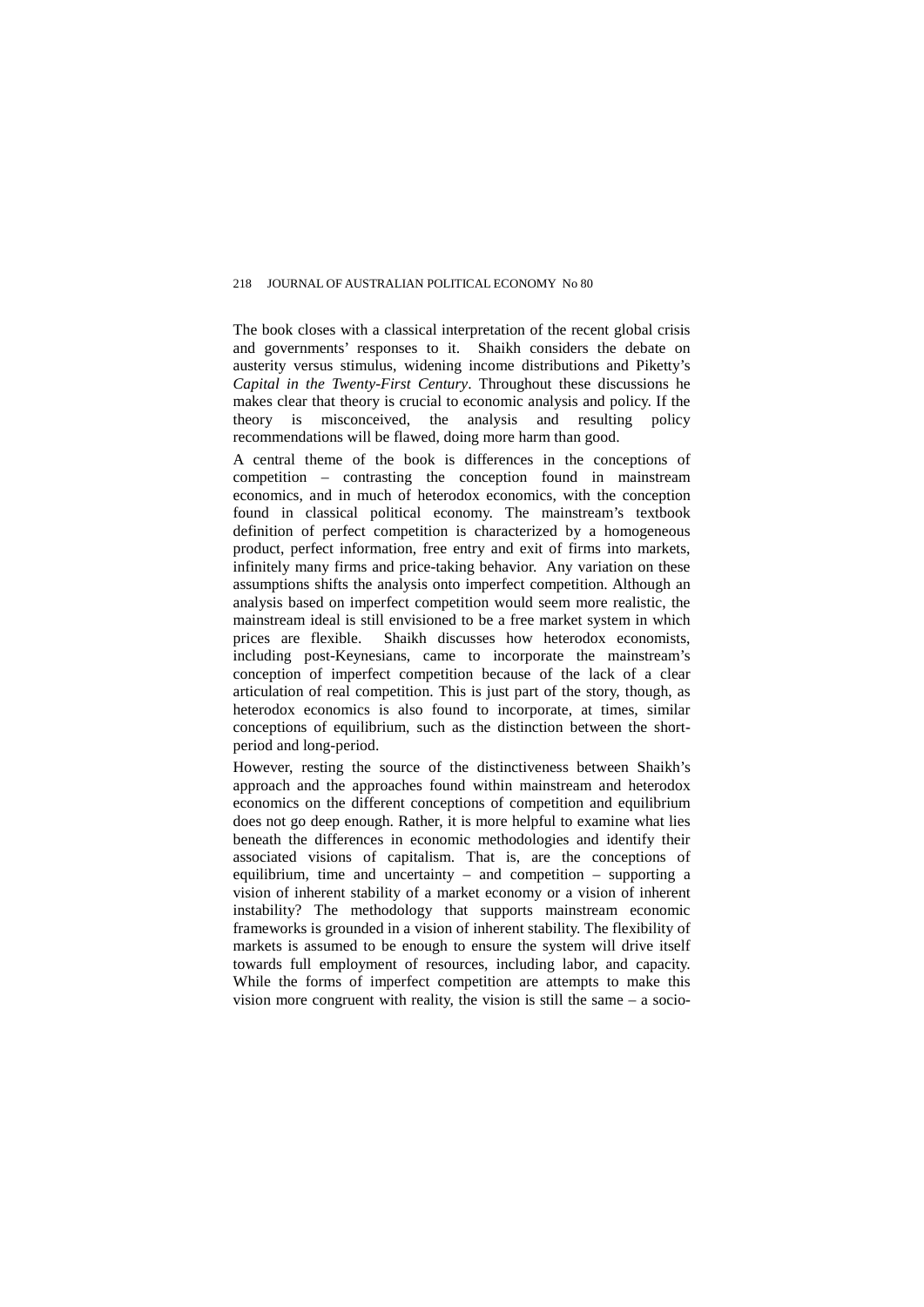economic system, based upon a generalized process of exchange that is inherently stable.

Heterodox economic frameworks, on the other hand, are more apt to depict a capitalist economy as inherently unstable. Unfortunately, while their underlying value theories may help to explain why the system is unable to drive itself towards full employment of resources and capacity, ultimately they rest on conceptions of equilibrium – and competition that suggest inherent balance or stability. Keynes, Minsky and Kalecki, for instance, envision the economy as inherently unstable, but their choice of value theories – Marshallian for Keynes and Kaleckian for Minsky – slips in elements that undercut their ability to fully articulate why. Heterodox economics may share certain methodological elements of the mainstream, such as imperfect competition, but they do not necessarily share the same vision.

Moreover, there needs to be more explicit recognition that heterodox economics – like Shaikh's modern variant of classical political economy – employ open systems of analysis, in which their structures rest on analyses of class, sectors, institutions, or gender, and from which conclusions are drawn using chains of reasoning (not necessarily deductive logic) and applications. In contrast, the closed system structures of mainstream economics rest on the analysis of the individual or agent and draw conclusions (such as theorems) through the application of deductive logic. Rather than abandon heterodox frameworks with flawed methodological elements, a challenge for current and future heterodox economists is to reprise the structures of their frameworks with elements that *Capitalism* provides in order to reinforce their vision of instability.

It is a tremendous achievement to dedicate a good part of one's life to put forth a book of this magnitude. The book is not unproblematic, but, then, neither was Keynes's *General Theory*, Hayek's *The Pure Theory of Capital,* Ricardo's *Principles of Political Economy* nor Adam Smith's *Wealth of Nations*. In spots the history of thought (for instance, on the yield curve) is not fully developed. Moreover, to soundly relegate economic theory based on general equilibrium foundations into the realm of special cases necessarily entails philosophical debates over economic methodology. Debates such as these have not been experienced by the economic community for quite some time. They are long overdue.